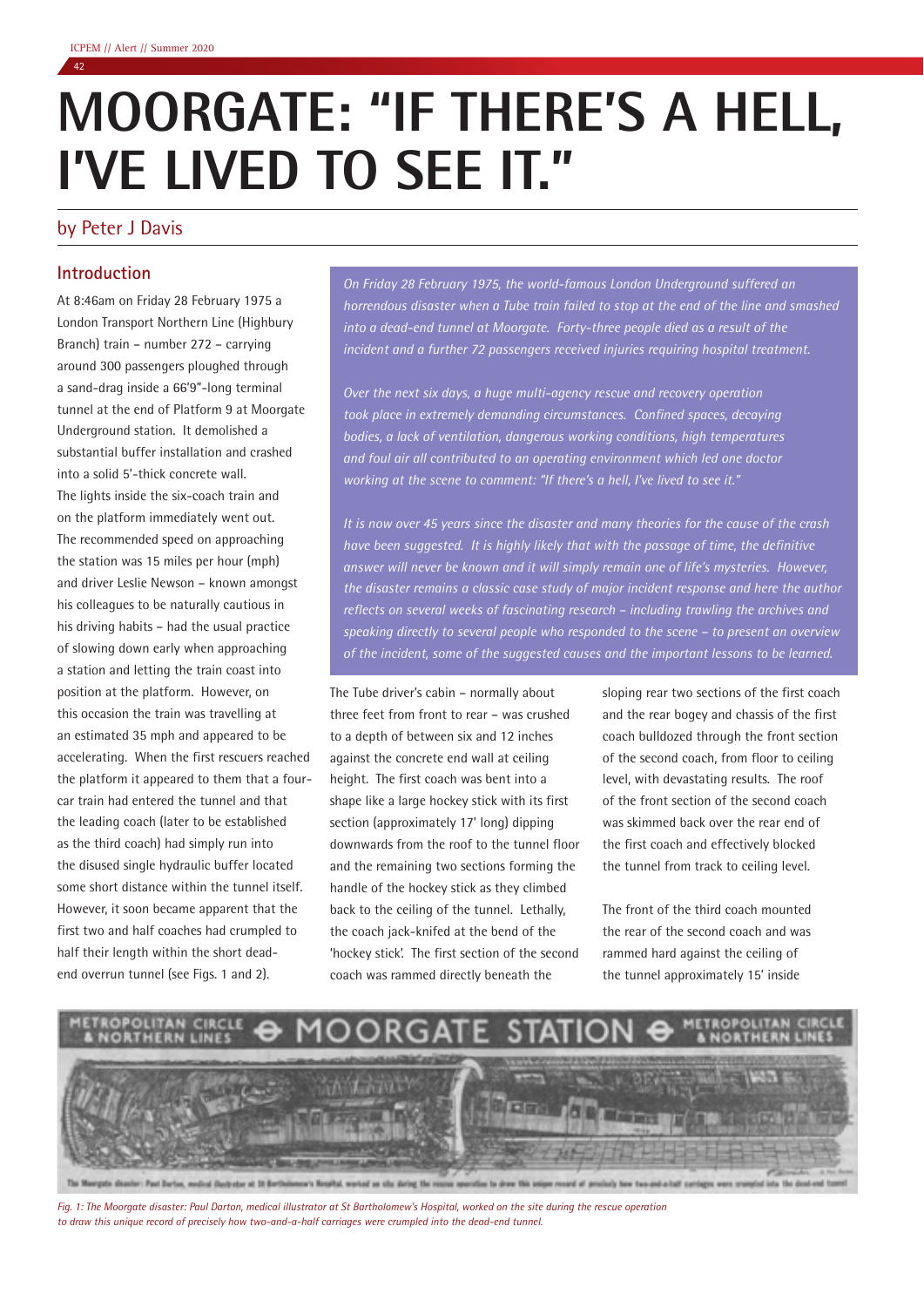the opening. This resulted in the part of the third coach still accessible from the platform being at an angle of 15- 20° from the horizontal (see Fig. 3). One hundred and eighteen feet of train had become compressed into just over 66' of tunnel.

Forty-three people lost their lives as a result of the incident and 82 passengers received injuries of varying severity including chest,



*Fig. 2: Artist's impression of the surface and underground operations at Moorgate.*



*Fig. 3: This image from Platform 9 shows the 15-20° upward incline of the third coach which partially came to rest within the 66' dead-end tunnel. Image © Alamy, reproduced under license (ref: OY31312461)*

head and facial, abdominal, musculoskeletal and soft-tissue injuries. Reports indicate that the initial management of the casualties was aided by two factors: firstly, enough staff were available at each of the three hospitals which received casualties from the incident (St. Bartholomew's, The London and Guy's); and secondly, the casualties arrived at a rate that did not overwhelm the available resources.

The London Ambulance Service (LAS) reported its casualty evacuation on the day of the disaster as per Table 1 below:

The six-day rescue operation involved 1324 firefighters, 240 police officers, 80 ambulance staff, 16 doctors and numerous

#### **Table 1: LAS casualty evacuation from the Moorgate disaster on Friday 28 February 1975**

| Time interval            | Casualties conveyed to hospital | <b>Dead</b>                                                                                             |  |
|--------------------------|---------------------------------|---------------------------------------------------------------------------------------------------------|--|
| $9:00am - 10:00am$       | 32                              |                                                                                                         |  |
| $10:00am - 11:00am$      | 6                               |                                                                                                         |  |
| 11:00am - 12:00 noon     | 24                              | $\overline{2}$                                                                                          |  |
| 12:00 noon - $10:05$ pm* | 13                              | 14                                                                                                      |  |
| Total:                   | 75                              | 17<br>(with 24 further dead being recovered over the<br>next five days and two later dying in hospital) |  |

\* After the removal of the last casualty at 10:05pm (Jeff Benton, who was released at 9:57pm and then taken to the surface before removal to hospital) no further live casualties were found.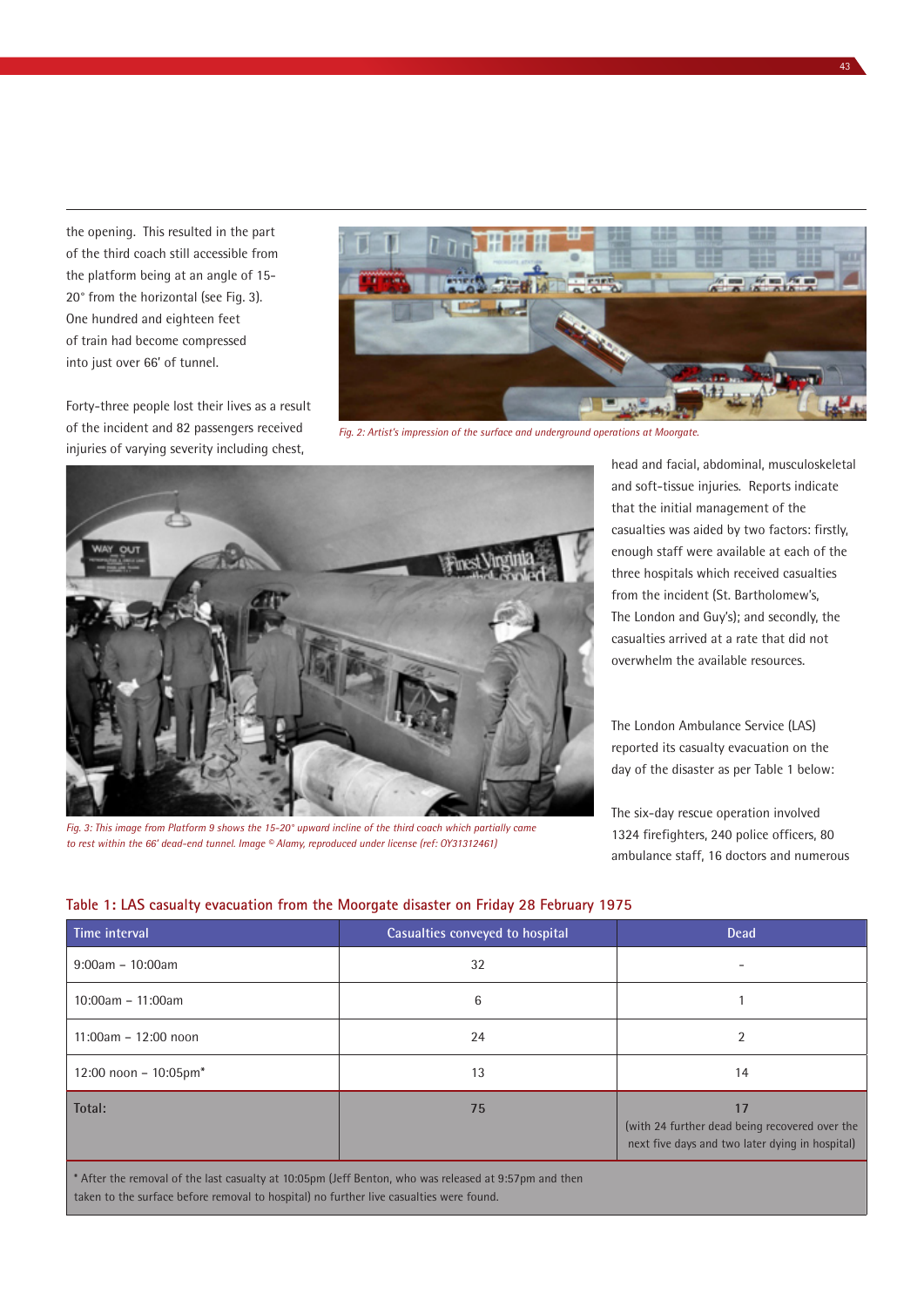voluntary workers and helpers. The last body to be recovered at 8:03pm on Tuesday 4 March 1975 was that of the driver – or 'motorman' – Leslie Newson, a 56-year old husband and father of two children.

# **Potential causes and contributory factors**

Mystery has surrounded the cause of the accident and to this day no-one has been able to provide a conclusive explanation as to why it happened. However unpalatable it may be, the reality is that – over 40 years later – the actual cause will probably never be definitively established.

# **Brake (or other mechanical) failure**

The official Department of the Environment inquiry into the accident revealed that the train was old, dating from 1938, but that it – and the braking system – were all in good working order. Lt Col Ian McNaughton concluded that "… there was no fault or condition of the train involved in this accident which would have prevented Motorman Newson making a normal, controlled approach to Moorgate and stopping correctly in the platform." Having ruled out mechanical failure, he went on to conclude that "the accident was solely due to a lapse on the part of the driver" and that "Newson was conscious up to

the moment of collision and that he made no effort of any kind to stop the train."

Interviewed for an episode of the television documentary Disaster Terry Lowe, a London Transport investigator who worked on establishing the cause of the incident in the weeks which followed, confirmed that they could find no rational explanation for the crash. In particular, he detailed three critical conclusions in respect of the rolling stock:

• firstly, that the investigators could find nothing wrong with any of the braking equipment which adversely affected the train's performance;



p. Route to surface for treated casualties & those certified dead . . . . . . . . . . . . . . . . . . . .

+ Route for all incoming services

**NOT TO SCALE**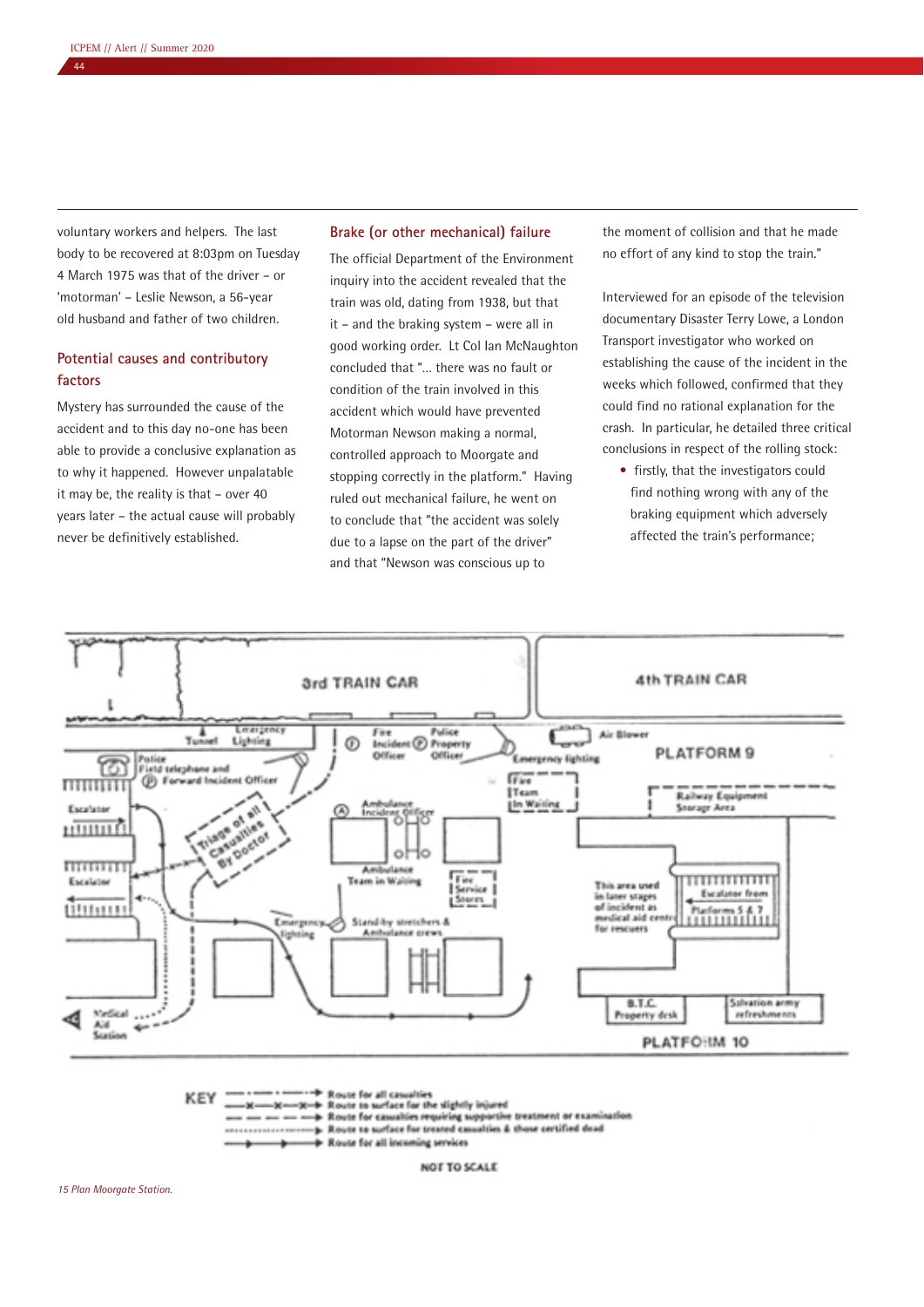

*Fig. 4 (top and above left): The intervention organisation established at platform level during the rescue of live casualties; and (above right) at 5:00am on Sunday 2 March 1975, the Site Medical Officer – acting on the advice of the City of London's Public Health Department – required all rescue staff working in the wreckage to have an anti-tetanus injection to be administered by a doctor.*

- secondly, that the control equipment in the driver's cab was in perfect working order; and
- thirdly and probably most importantly – that there had been no attempt whatsoever to apply the brakes and, in the investigators' view, the train was still motoring and under power at the moment of impact.

#### **Possible medical impairments or conditions**

The post mortem examination of Leslie Newson found the cause of death to be shock from multiple injuries and Prof Keith Simpson (Professor Emeritus at the University of London and Head of the Department of Forensic Medicine at Guy's Hospital) reported that the deceased appeared to have been a perfectly healthy man. In particular, he found no brain disease and nothing to suggest that a seizure of any kind had been likely or had taken place; there was no coronary thrombosis or other abnormality of the heart; the lungs were healthy; there was no undissolved drug or poison matter in the stomach and no smell of alcoholic drink, and the liver showed no indication of heavy drinking habits. Prof

Simpson also confirmed that he had made a particular examination of the possibility of electrical injury, but that he had found no mark of electrical burn or electrical pattern anywhere on the body, nor was there any sign of electrical injury to the clothing. In trying to establish a possible cause Dr Phillip A B Raffle, Chief Medical Officer of London Transport, suggested two little-known conditions which could, in his view, explain Leslie Newson's actions – but admitted that there was no evidence to support them. The first, akinetic mutism, is almost like an electrical storm inside the brain and causes a person to freeze in such a way that their muscle tone would not be affected, thus leaving them sitting up and, in the case of the Moorgate disaster, depressing the deadman's handle. Such a condition could only be diagnosed by microscopic examination of the brain and that was not possible owing to its condition.

The second possibility was transient global amnesia, a condition in which the blood supply to the temporal lobe (at the front of the brain and controlling memory) is cut off but, in the case of Moorgate, would not have otherwise affected Newson's physical ability to drive a train. This condition would leave

no trace whatsoever at post mortem but, since it would not have prevented normal muscular movement, Dr Raffle said that he would have expected Newson to have raised his hands in a last moment attempt to protect his face. In his view, the absence of such a gesture was one of the most inexplicable things of the whole incident.

In more recent commentary Dr Peter Fenwick, a neuropsychiatrist and neurophysiologist from Kings College, London suggested that – in his view – the most likely explanation for the driver's behaviour that morning was a temporal lobe seizure, a condition in which an epileptic fit passes through the temporal lobe of the brain. In that condition, the affected person would again retain their body posture and become quite out of touch with their surroundings, which would explain the testimony of eye-witnesses who observed Newson in his cab as he drove the train at speed through Platform 9 just before the impact. Anthony Board, a member of the public standing on Platform 9 at the time of the disaster, said in his statement to the British Transport Police that:

*"… my attention was drawn to the driver. The first thing I observed he was sitting*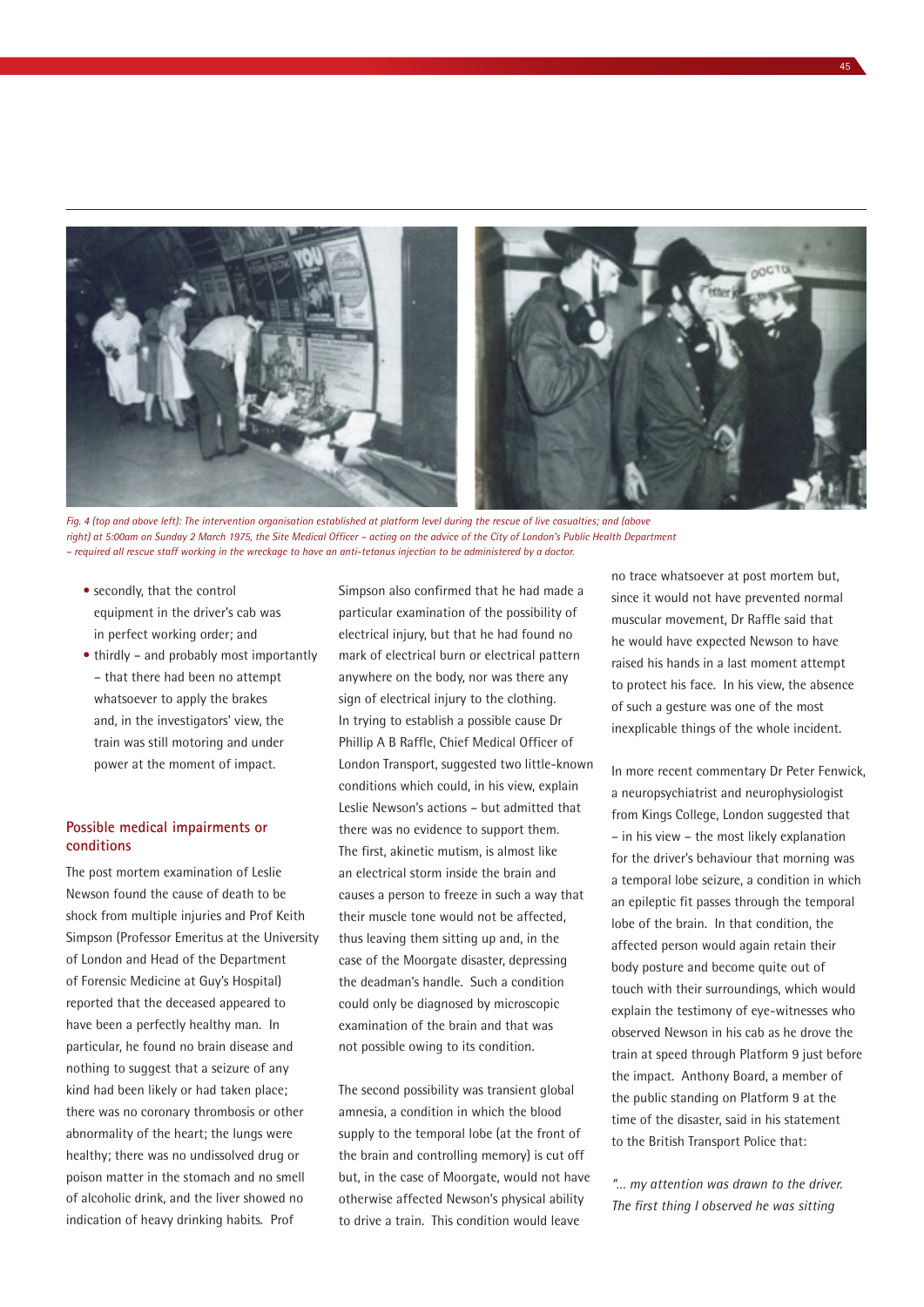*upright and he was wearing a cap, uniform style. I observed his hands were visible and in the operating position and it appeared that his right hand was on the dead man handle. The driver was completely motionless and he was in no way struggling with any controls. He appeared to me to be totally transfixed or petrified, but I have never before seen any person in such a situation and immediately thought he had been paralysed by an electric shock. A thing that particularly struck was the driver's staring eyes, they appeared to be larger than life. His eyes were completely still and looking straight ahead and gave me the impression of a determined look."*

Richard M Jones suggests another possible explanation in his book published in 2015. On 21 June 1974, Les Newson was assaulted by a passenger who hit him several times around the head causing cuts and bruises to the right side of his face. He was later checked out at hospital and given the all clear but, because he hadn't lost consciousness, it was apparently decided that there was no real cause for concern. Advances in medical knowledge since the 1970s and further research into epilepsy suggest that more damage was perhaps done to Newson's brain than was appreciated at the time. The Epilepsy Society provides details of a type of fit known as a dissociative seizure for which the cause can be hard to find (but includes previous traumatic events) and for some a delayed onset may mean that episodes do not start until years after the causal event. Could this be the cause of the driver's apparent incapacity?

Whatever the answer, if a neurological condition was indeed the cause of the Moorgate disaster then it would had to have been something which had a very rapid and debilitating onset in the 60 seconds or so between the apparently

normal departure from the preceding station at Old Street and the arrival of train 272 at Moorgate at 8:46am (see Fig. 5).

Much was made in both the Coroner's inquests and the official government inquiry of the elevated blood alcohol levels found in Newson's body. After being trapped in the motorman's cab since the moment of impact on Friday 28 February until being brought to the surface at 8:03pm on Tuesday 4 March 1975, subsequent toxicology reports revealed that Newson had alcohol concentrations ranging from 4.4 to 17.4 mmol/l (20 to 80mg/100ml) in four separate blood samples, reflecting the erratic nature of the phenomenon of post mortem blood alcohol production.

At the inquest into Leslie Newson's death held by Dr David Paul, HM Coroner for the City of London, Dr Anne Robinson (Senior Lecturer in Forensic Medicine at the London Hospital Medical College) gave detailed evidence of her examination of the samples taken from Newson's body by Prof James Cameron (who assisted Prof Simpson at the autopsy). As a check, she also undertook tests on specimens taken from eight of the passengers killed in the accident whose bodies had been exposed to similar

conditions for similar lengths of time to that of the driver. In her view, the bacterial and yeast content of the specimens was not, in any of the cases examined, such that it would have caused any significant formation of alcohol by fermentation (or otherwise). As a result, Robinson reached her highly contentious conclusion that Newson had drunk alcohol on the morning of this death.

An alternative view of the significance of the alcohol levels found by Dr Robinson – in particular as to whether the alcohol was present at the time of death or formed subsequently – was taken by Dr Roy Goulding, Director of the Poisons Unit at Guy's Hospital. Though he accepted the numerical results of Dr Robinson's analyses he concluded that, on the information available, he could not come to the inescapable conclusion that alcohol had been present in Motorman Newson's body prior to death. Equally, he could not unequivocally state that no alcohol at all had been consumed before death but, if any had been consumed, then it must have been a very small amount. More recently, Pounder suggested that although the technical aspects of measuring ethanol in body fluids are much the same in the living and the dead, the interpretation of results obtained from autopsy samples



*Fig. 5: At the time of the Moorgate Tube disaster, Platforms 9 and 10 formed the southern terminal of the Highbury Branch line. By the time the official inquiry report was published on 4 March 1976, London Transport services had been withdrawn from the Highbury Branch which had been handed over to the Eastern Region of British Railways to form the City terminal to the Great Northern suburban electric services.*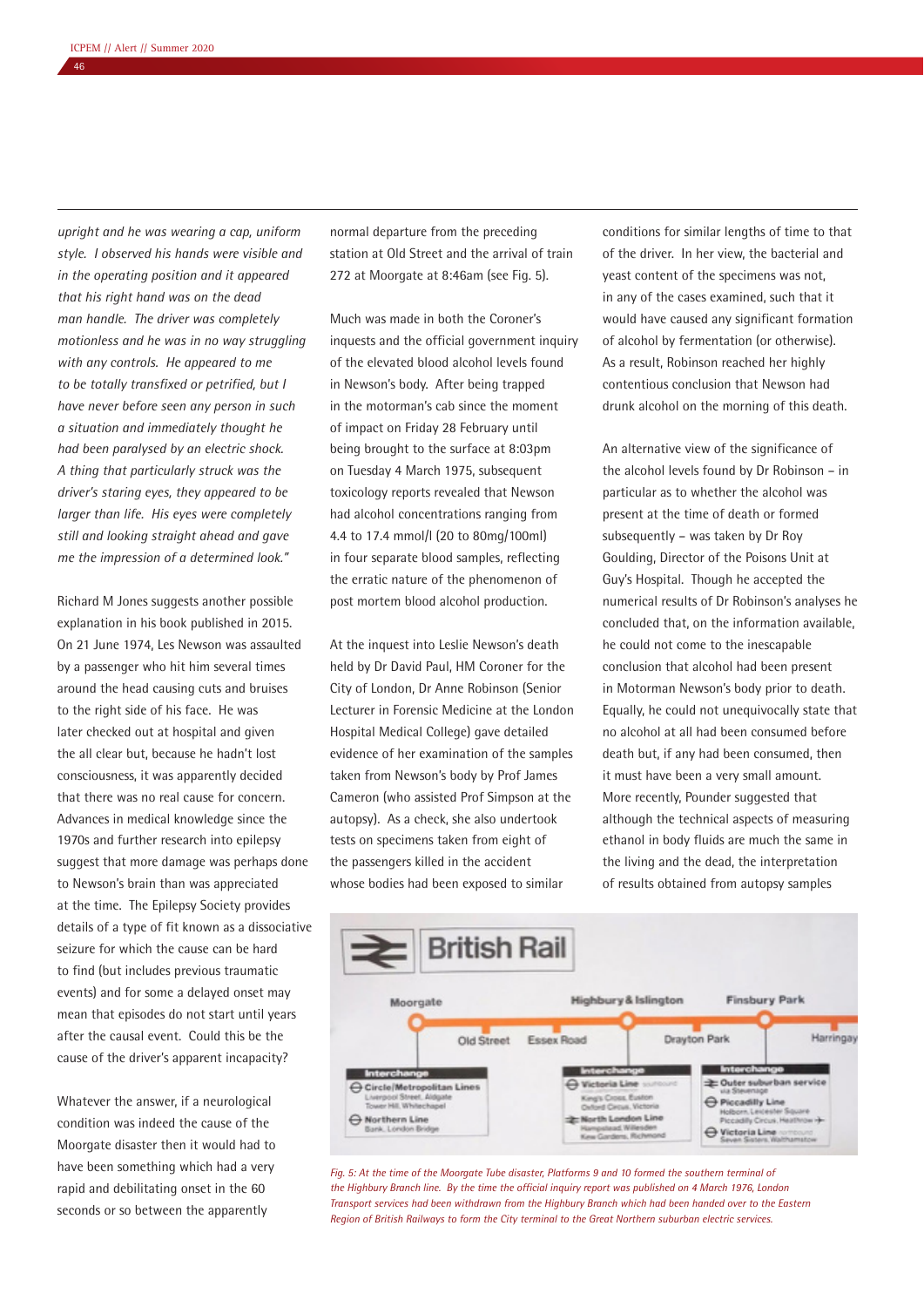is confounded by several problems. Distinguishing between alcohol ingestion in life and microbial production after death is a common problem and one which was to prove crucial to the Moorgate investigation. Within a few hours of death, gut bacteria penetrate the portal venous system and, after about six hours, contaminate the systemic vessels. In the blood, glucose and lactate provide the substrates for microbial ethanol production by a pathway opposite to that of its catabolism in the living body. High environmental temperatures after death (which, in the case of Moorgate, reached in excess of 120°F within the first hour of operations on the first day and continued to provide a significant challenge during the entire rescue and recovery operation), abdominal trauma and severe trauma with wound contamination all provide particularly fertile conditions for ethanol synthesis and disruption of the body of a severity similar to that seen in the case of Motorman Newson carries a high risk of post mortem alcohol production.

#### **Daydreaming?**

Other London Underground train drivers have suggested that Newson could have simply been daydreaming and either forgot where he was on the line or somehow forgot to apply the brakes. Apparently, such possibilities are not as far-fetched as they might seem to the layman. One Tube driver commenting on an online thread regarding the Moorgate disaster wrote:

*"Most likely, he ran out of railway. It nearly happened to me twice. I got halfway into the platform before realising I had forgotten to start braking. On the first occasion, I was at Preston Road on the down slow and realised I was never going to stop. It was dark and wet and I knew I'd never be able to stop in the platform. I just carried on. My guard yelled down the phone at me: "Are you going to stop at Northwick Park?" "Oh* 

*well yeah, okay – might as well," I replied as nonchalantly as possible, knowing he was getting a whole load of flak from the punters, since the exit at Preston Road is at the rear of the train and it was 17:30.*

*"As soon as I heard about Moorgate I thought: "Poor b\*\*\*\*\*d ran out of railway. He forgot to stop and thought he could carry on to the next station"."*

On the other hand, if Newson had simply been daydreaming then it would be reasonable to assume that the jolting of the train running at speed over the crossover just before entry into Platform 9 (along with the approaching station lights, see Fig. 6) would have roused him from his trance. Equally, even if there was a combination of forgetting where he was on the line, overrunning the platform by mistake and simply thinking he had no option but to continue on to the next

# **Suicide?**

Several points were highlighted at the inquest to suggest that suicide was not a likely cause. The previous day Newson had asked his wife to withdraw some money with which he planned to buy his daughter a car – not, it was argued, the actions of someone intent on suicide. Other indicators included future plans for a holiday in America, the planned purchase of a new camera and, as noted in Lt Col McNaughton's official report, the fact that none of his colleagues had noticed anything out of the ordinary in Newson's behaviour that morning. Indeed, Motorman C. A. Gladding had recalled asking Newson for some sugar for his tea that morning to which Leslie replied: "Go easy with it, I shall want another cup when I come off duty." Others queried why someone so seemingly conscientious and clearly proud of being a London Tube driver would want to die in such a way that others would



*Fig. 6: View into Platform 9 at Moorgate from the southbound running tunnel which clearly shows the crossover which would have been traversed at about 35mph. Entry to Platform 10 is via the left hand tunnel.*

station (which, of course, didn't exist) then it would be reasonable to assume that running into the sand-drag and then hitting the hydraulic buffer would have caused at least some reaction, however small – including, perhaps, the release of the deadman's handle and some instinctive reaction to protect himself against the imminent impact.

subsequently form an immortal impression that he was quite the opposite, and that in general he simply had "too much to live for" including the recent birth of his grandson. Conversely, some argued that Newson's deafness and reported impotence masked a deeper depressive illness. In the inquest into the Moorgate deaths, Guard Robert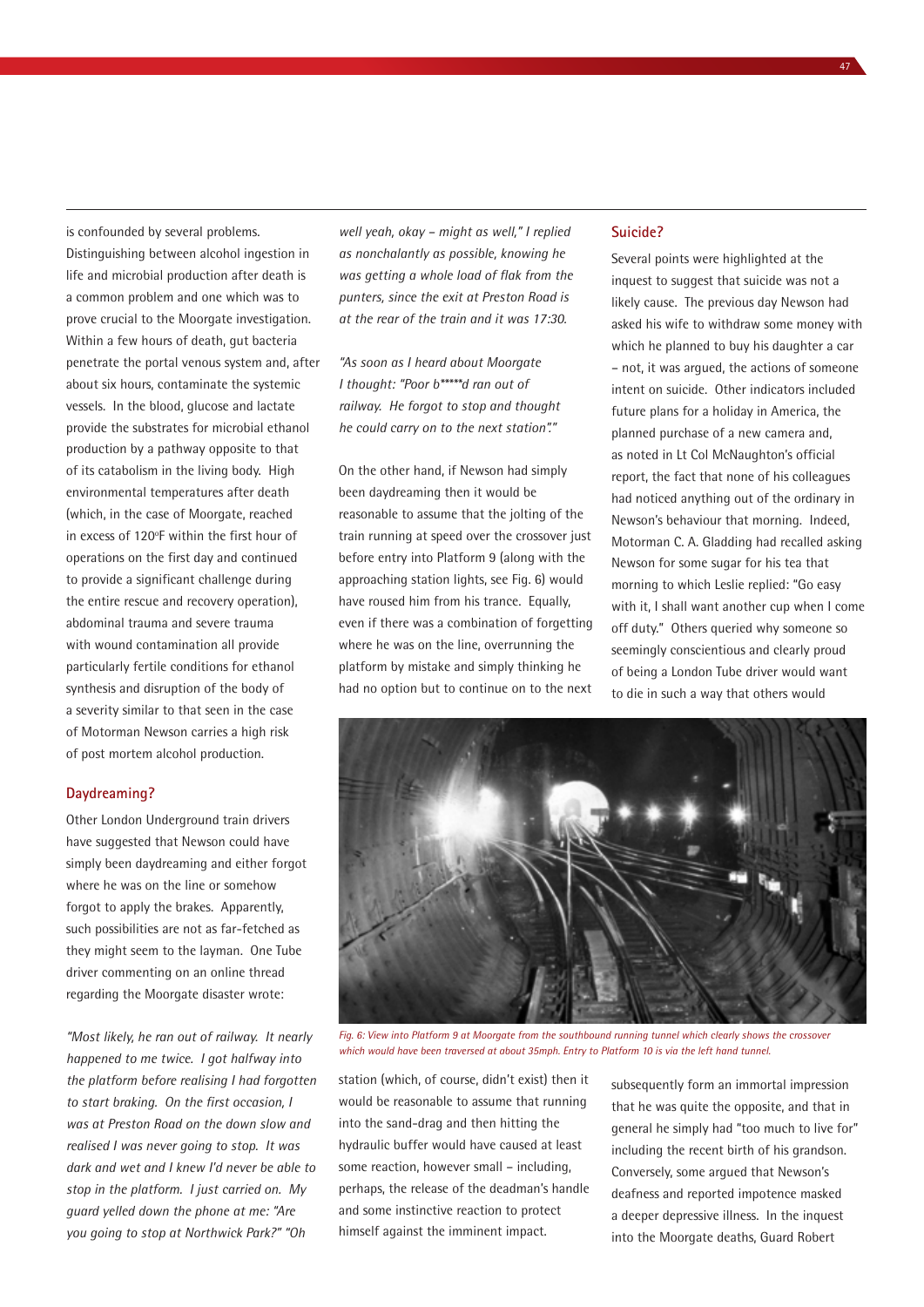Harris stated that Newson had ominously overshot at another station the week before the disaster with American suicide expert Dr Bruce Danto later suggesting: "That doesn't sound like misjudgement to me. That sounds like a man who's getting used to the feeling of how to run a train into a wall." Quite how that extrapolated conclusion is reached is far from clear.

In a television interview for the Discovery Channel's Disaster series, Richard Hope of the Railway Gazette noted: "This would not have been just an 'ordinary' suicide – it would've been an act of revenge against society at large. It could only have been undertaken by somebody who was nursing some terrible secret grudge and wanted to take as many other people to their deaths with him at the same time as he committed suicide. That, of course, is a very unusual state of mind indeed and there was no evidence of that at all." Psychologist Dr Richard Fox has also commented that "… suicides rarely, if ever, take others with them" although of course the more recent example of Germanwings co-pilot Andreas Lubitz (who deliberately

crashed his Airbus A320 in the Alps in March 2015 killing himself and 149 other people) demonstrates that these events can – and do – occur, however infrequently. The verdict returned by the inquest was 'accidental death', both in respect of Motorman Newson and all 42 passengers who lost their lives. However, in his television documentary Me, My Dad and Moorgate Laurence Marks recalls a discussion he had with HM Coroner for the City of London during the course of his research for an investigative feature he was writing for The Sunday Times in which Dr Paul is said to have commented: "Between you and me, I don't think it was accidental death. It is my belief, Laurence, that is was suicide – but I can't direct a jury towards suicide unless there is a note. But I would move along those lines in your investigation if I were you."

#### **Delayed memorialisation**

Interestingly, there was no memorial to the victims of the Moorgate disaster until the first of two plaques was unveiled in Finsbury Square on 28 July 2013. It was the result of a campaign spearheaded by Richard M Jones,

author of End of the Line: The Moorgate Disaster, who raised money for the memorial and secured the space on which it stands just a few hundred yards from Moorgate Underground station and a few feet from the City of London border (see Fig. 7, left).

Just a few months later, London Underground also announced plans to erect their own memorial at the station itself which was unveiled on 28 February 2014 (see Fig. 7, right). For many years, London Underground had refused to erect such a memorial, arguing that "If we put one up for Moorgate then we would have to put one up for everybody who had died on the Underground." Of course, several memorials already exist for other tragic events including the King's Cross fire in 1987, the terrorist atrocities on 7 July 2005 and several other wartime tragedies including Bethnal Green and Balham. Jones suggests that the company's change of mind was ultimately down to Tony Hall, one of London Underground's own employees, whose own sister Theresa was herself one of the victims of the disaster.



*Fig. 7: (left)The memorial dedicated to the memory of the 43 people killed in the Moorgate disaster; and (right) the memorial plaque installed by London Underground outside Moorgate station.*

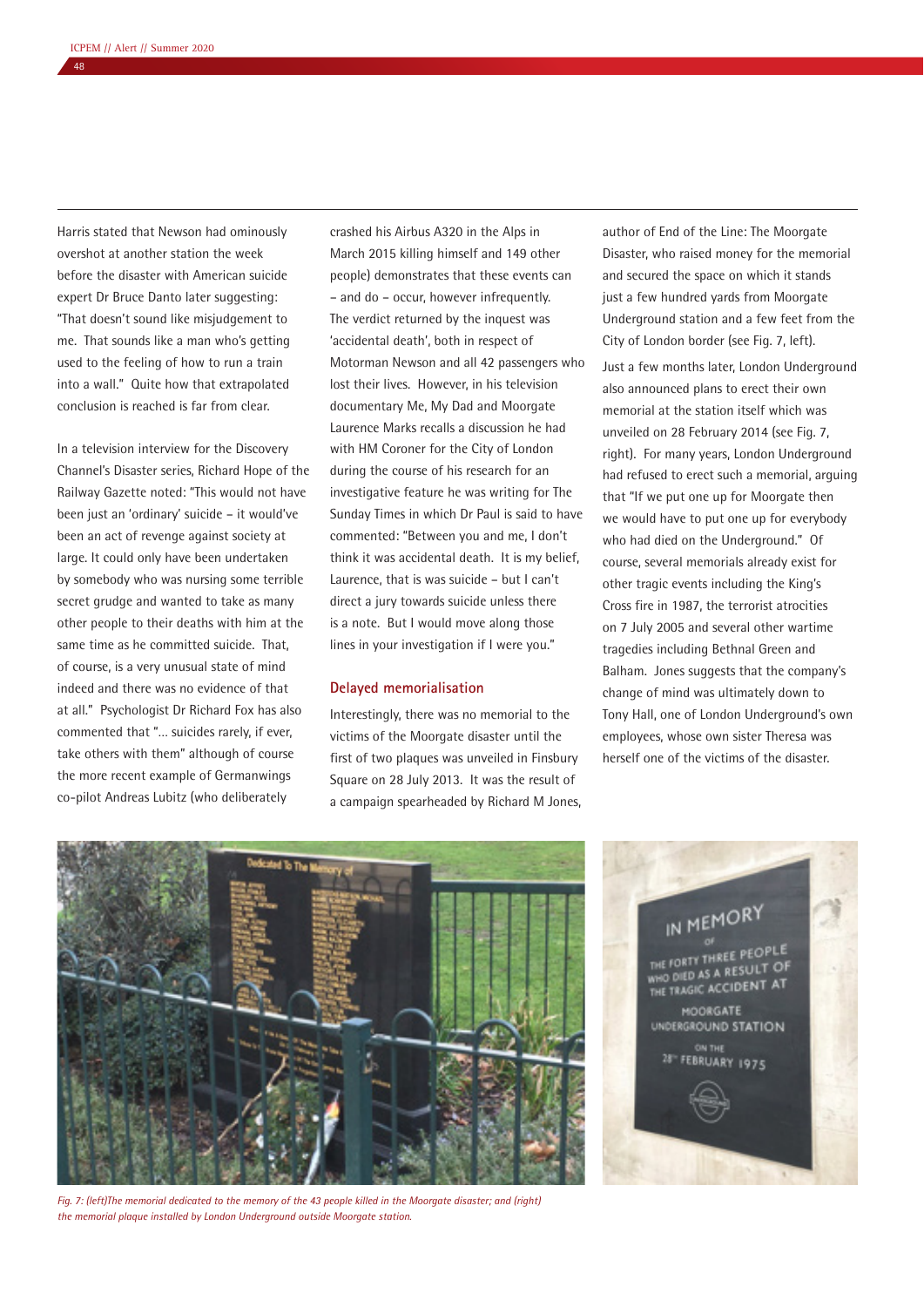# **Lessons learned**

In his report produced on behalf of the City of London Police, Chief Inspector Brian Fisher noted that "… in spite of extensive pre-planning for major incident intervention, the situation at Moorgate

posed an unforeseen event for the force. However, plans had deliberately been kept simple and capable of adaptation by the police officer-in-charge to suit any situation with which they are faced. This incident showed the value of such simple plans."

Fisher went on to draw out the following lessons from the multiagency response to Moorgate:

### **Table 2: Lessons learnt by the police as a result of the Moorgate disaster (Fisher, 1975)**

|    | Lessons Learned                                                                                                                                                                                                                                                                                                                                                                                                                                                                           | Remarks                                                                                                                                                                                                                                                                                                                                                                                                |
|----|-------------------------------------------------------------------------------------------------------------------------------------------------------------------------------------------------------------------------------------------------------------------------------------------------------------------------------------------------------------------------------------------------------------------------------------------------------------------------------------------|--------------------------------------------------------------------------------------------------------------------------------------------------------------------------------------------------------------------------------------------------------------------------------------------------------------------------------------------------------------------------------------------------------|
| 1. | In spite of extensive pre-planning for major incident<br>intervention, the situation posed by this incident had not<br>been foreseen. Plans had, however, deliberately been kept<br>simple and capable of adaptation by the police officer in<br>charge to suit any situation with which [they] were faced.<br>This incident clearly showed the value of such simple plans.                                                                                                               | No plan will ever cater for all eventualities and the value<br>of keeping them simple and generically applicable to the<br>individual demands of any incident has long been recognised.                                                                                                                                                                                                                |
| 2. | If control and co-ordination at an incident are to be<br>established effectively, all necessary control systems<br>must be despatched to the scene immediately so<br>that they become available to the Police Incident<br>Officer from the earliest possible time.                                                                                                                                                                                                                        | Again, the background of today's Joint Emergency Services'<br>Interoperability Principles (JESIP) can be seen in the lessons of<br>the past - for example, the famous image of the street scene<br>outside Moorgate station (Fig. 8, left) shows the co-location of<br>the emergency services and other supporting agencies together<br>with the effective use of identifying tabards (Fig. 8, right). |
| 3. | Ideally, each service should appoint a quartermaster for<br>ensuring adequate supplies of back-up equipment. The<br>police are probably the best service to act as quartermaster<br>for supplies required by any service which they cannot<br>obtain from their own resources, thus avoiding any<br>duplication of effort. To effectively perform this task police<br>plans must include a continually updated list of agencies<br>capable of providing specialist services or equipment. | It is interesting to note that this is almost an exact repetition of<br>the recommendation made in the aftermath of the 1966 Aberfan<br>disaster (which was remembered in the Winter 2019 edition of Alert).                                                                                                                                                                                           |
| 4. | Police plans should include a scheme for the<br>reallocation of duties at the time of a major<br>incident. Planning should allow for non-essential<br>police tasks to be curtailed and for pre-trained staff<br>to be allocated to pre-determined specialist duties<br>in connection with a major incident situation.                                                                                                                                                                     | The re-distribution of staff to other duties during a major<br>incident is now common practice and features in virtually all<br>police major incident plans - for example, staff allocated to<br>the Casualty Bureau, ante- and post-mortem teams, hospital<br>liaison, work at the temporary mortuary and so on.                                                                                      |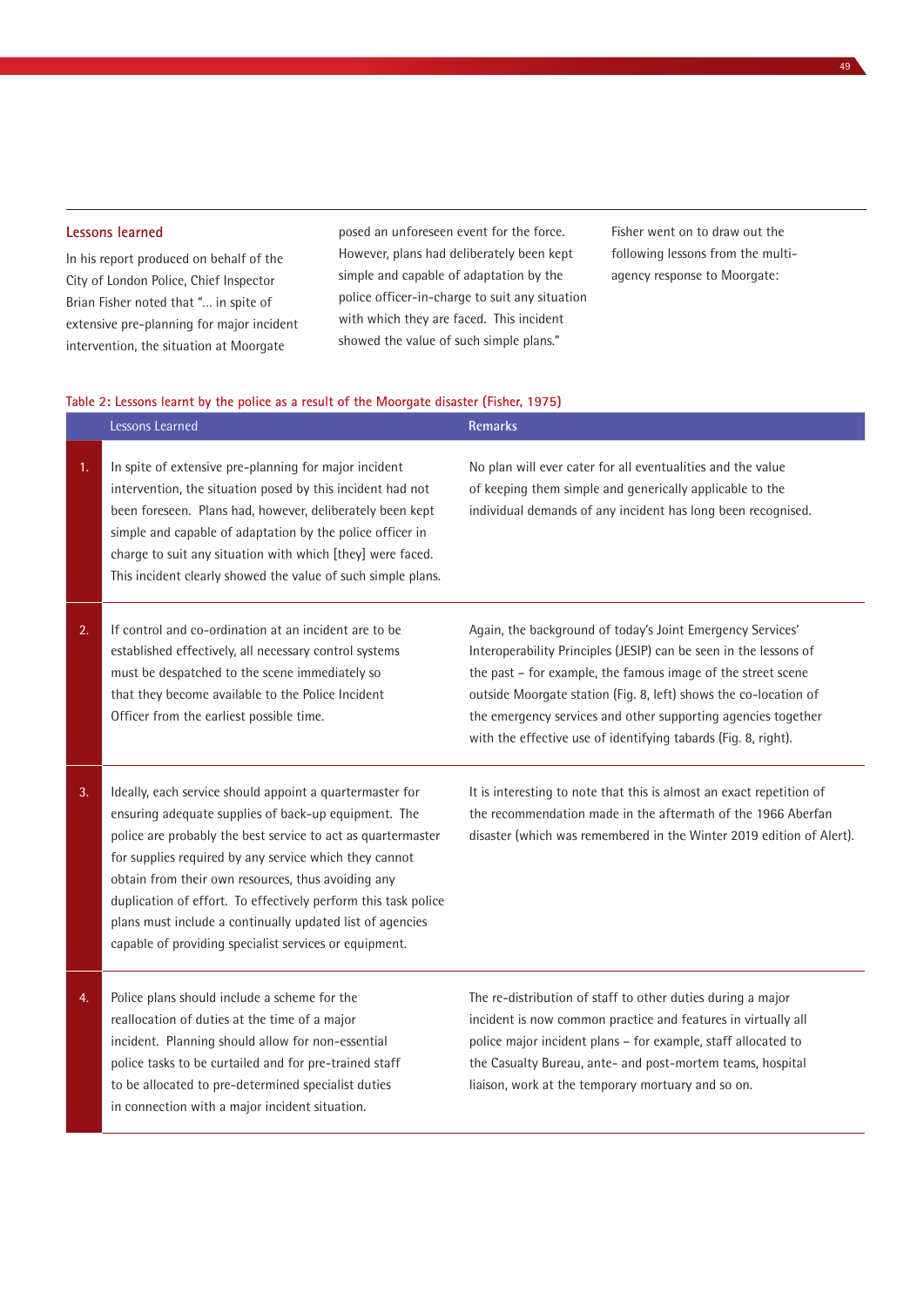#### Lessons Learned **Remarks**

5. The rapid co-ordination of various intervention services and organisations can be greatly enhanced by the meeting of senior officers of those services / organisations during the pre-planning process, thereby enabling a direct personal approach to co-ordination being achieved at the incident.

The importance of personal connections and 'making your friends before you need them' have long been recognised by anyone involved in major incident planning and response. The value of trusted relationships forged as part of 'business as usual' ahead of any incident was exemplified by a comment made by Dr Ken Hines to the author in the preparation of this article. Referring to C/Insp. Brian ('Bud') Fisher from the City of London Police, Dr Hines said: *"Of course I knew Bud Fisher already – he used to attend some of our (North East London Accident) unit meetings so when I arrived at Moorgate we could greet each other by our first names. The trust was already there."*

6. The immediate availability of field telephone communication facilities and pre-planned emergency Post Office communication arrangements will ensure a positive line of communication from an early time following an incident.

Moorgate not only presented challenges in terms of technical communications (solved in part by the use of the experimental 'Figaro' radio communications on trial with the London Fire Brigade at the time) but also provided some interesting lessons in verbal communication. The incident produced a well-known example where the instructions given over the radio from the scene of operations within the tunnel back to medical services at street level apparently converted the word "Entonox" to "empty box" but whether this actually happened or is simply an enduring urban myth is open to some debate.,

7. Intervention planning must accept and allow for the natural human reactions of police officers. Police officers first on the scene will become involved in rescue of casualties. Plans must therefore provide for the subsequent withdrawal from such automatic activity as soon as the accepted rescue services are present in sufficient numbers.

The first duty of all the emergency services is the saving of life. Individuals' basic human instincts, societal expectations and organisational requirements will all combine to see first responders undertaking whatever tasks are necessary to preserve life and relieve suffering. Plans must clearly account for basic realities and not assume that members of responding agencies will limit their activities solely to their responsibilities as laid down in formal written plans. The nature of emergency responders is such that if something needs doing, they will tend to get on and do it themselves if there's no-one more suitable or better qualified on hand to undertake the task.

8. All information regarding the incident, casualties, etc. should ideally be channelled through one outlet, thus ensuring a comprehensive and accurate release of information at all times.

The vital importance of effective liaison between the ambulance service, hospitals and the Casualty Bureau has been demonstrated time and time again, particularly in establishing accurate casualty figures and nominating one agency as the 'single source of truth' with regard to the public release of those figures.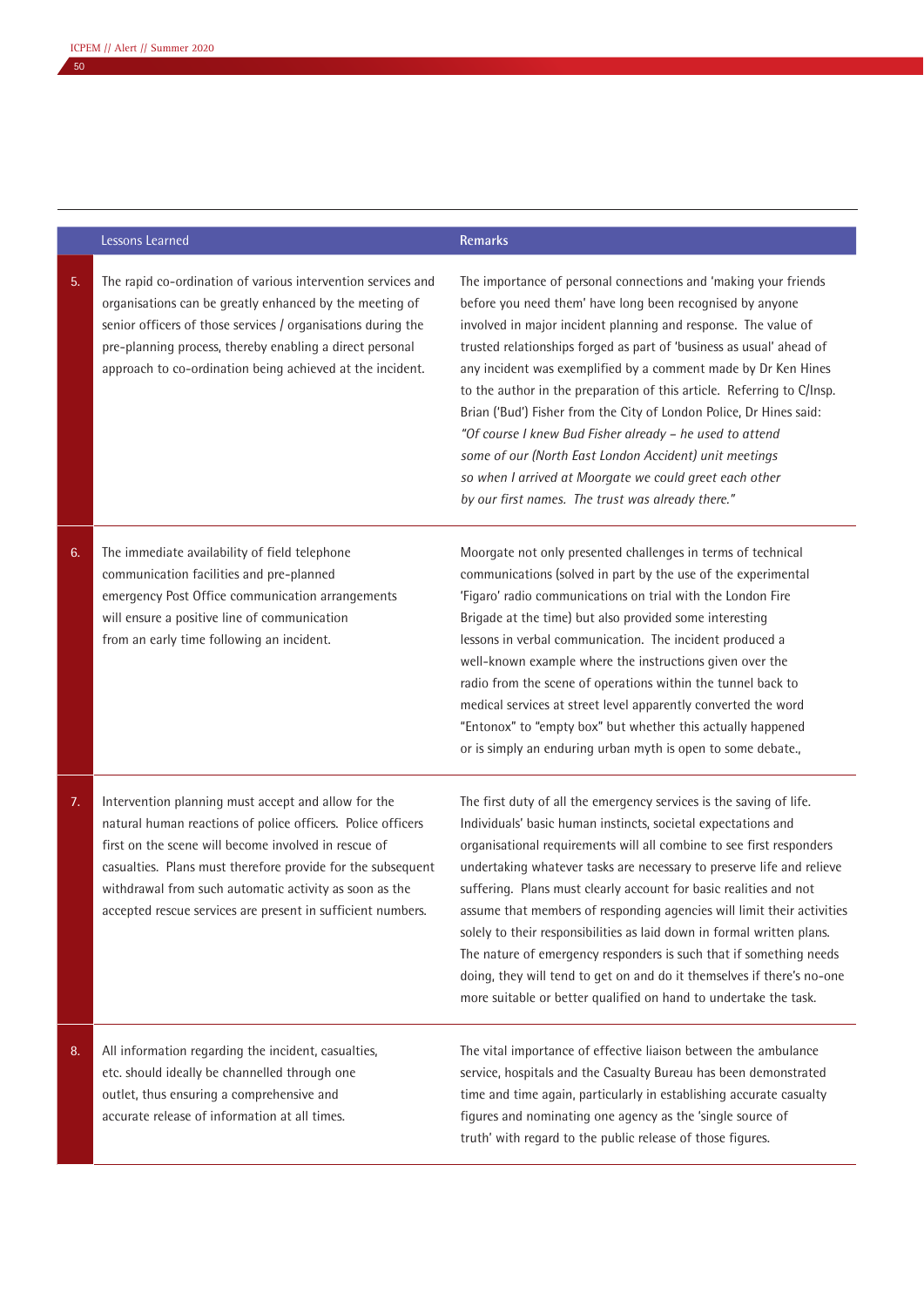#### Lessons Learned **Remarks**

9. Regular training of police, and supporting outside organisations, not only in their major incident procedures but also the background procedures of all other services, must be carried out and exercised if an incident is to be policed and co-ordinated successfully.

# management and resilience will recognise the continuing importance of this recommendation. However, it is interesting to note one of C/Insp. Brian Fisher's concluding remarks in the City of London Police's official report into the Moorgate disaster: *"***502.** *It is Force policy to ensure that all personnel, from the Commissioner downwards, receive training in the specialist duties and procedures that are required to be practiced at times of a major incident. "***503.** *One always hoped that the need to use such procedures never arises and thus students on courses, whilst basically acknowledging the apparent need for such*

Anyone involved in the areas of civil protection, emergency

*training, tend to consider it rather a waste of their time. "***504.** *Over the years this outlook was slowly changing, especially following the Old Bailey incident in 1973. It has been extremely gratifying to me to receive unending comments from all ranks of the Force to the effect that '… we all thought your training was a waste of time, but now realise that it is essential to the smooth running of the operation' Perhaps the highlight of these comments was received from a Sergeant of the Force. He is known to all personnel as one who has always found fault with various aspects of the service yet, on this occasion, he saw fit to walk from his Divisional Station to Headquarters and personally express his views of the operation."*



Fig. 8 (left): The scene outside Moorgate station during the first days of the emergency response – note in particular the co-location of the emergency services' control *units; and (right) C/Insp. Brian Fisher of the City of London Police wearing the 'Police Incident Officer' tabard alongside his ambulance service counterpart.*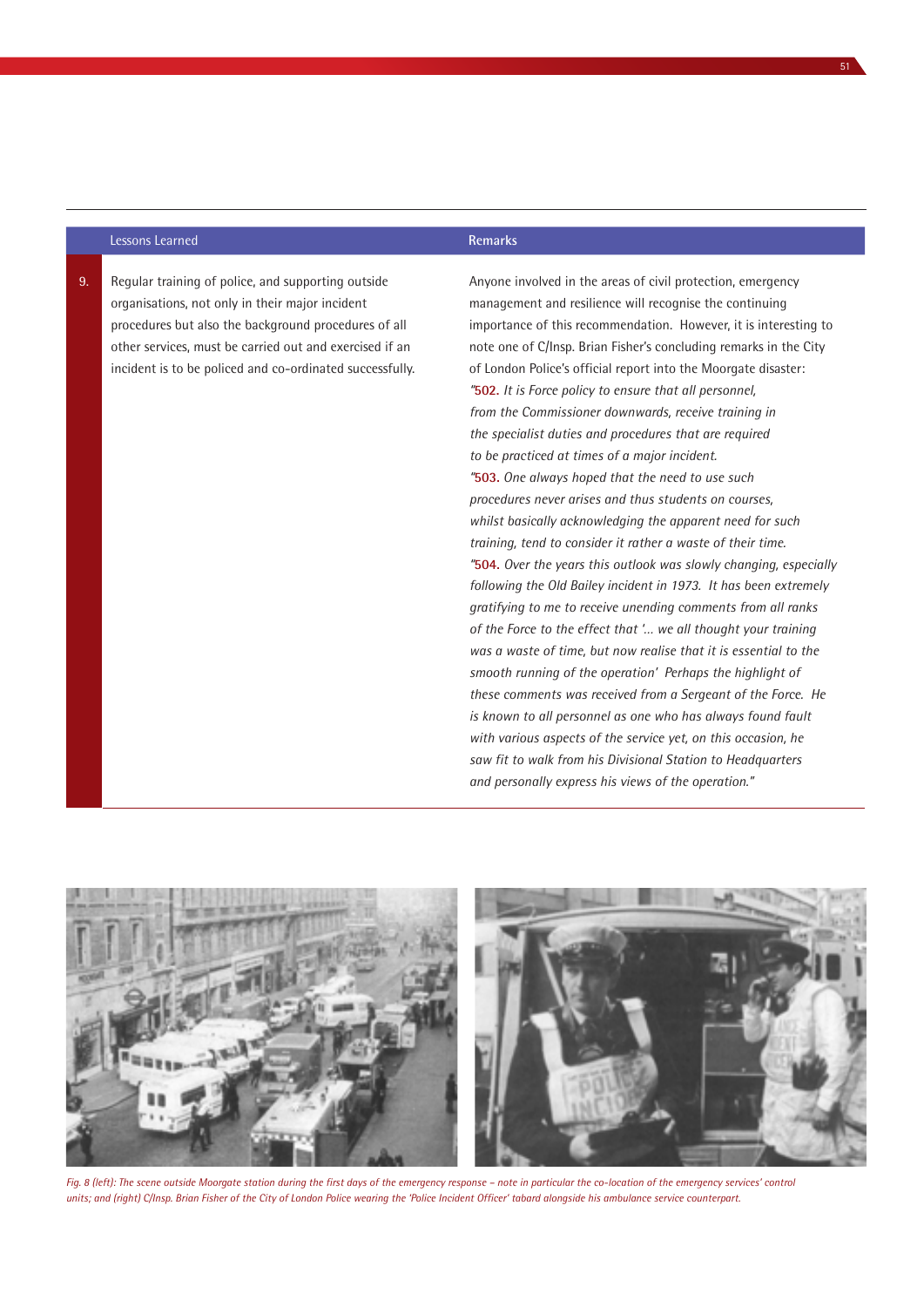# **Conclusion**

52

In a paper<sup>24</sup> presented in 1976, Chief Officer Joe Milner CBE of the London Fire Brigade commented that: "From the outset of the Moorgate operations, it was obvious that if a Staff College instructor had been assigned the production of a major accident scenario for a fire service exercise, this incident would have out-matched the demands of the most meticulous Commandant."

He was undoubtedly right. The unprecedented challenges presented by the incident severely tested the joint response of London's emergency responders working in appalling conditions deep under the streets of the capital. Their professionalism, skill, courage and determination saved many lives that day, brought comfort and reassurance to those who were trapped in the wreckage and demonstrated the best traditions of the emergency services to Londoners, to the country and to the rest of the world.  $\Delta$ 

#### **Acknowledgements**

Special thanks are extended to a number of people for their encouragement and kind assistance in the preparation of this article including Dr Ken Hines, Dr Ed Walsh, Phil Trendall, Jeremy Wall and Tony Moore.

# References

- 1. Reported in The Daily Telegraph (No. 37252) on Saturday 1 March 1975.
- 2. Paragraph five of the official City of London Police report into the disaster (1975) notes that: "In spite of broadcast appeals at Moorgate Station and through the broadcast media, it has not been positively established as to the total number of passengers on the train at the time of the incident." A later conference paper by Fisher (undated) suggested that the "… total number of passengers on the train at the time has been variously estimated at between 200 and 300." The opening paragraphs of Lt Col Ian

McNaughton's official report into the disaster state: "The train was carrying some 300 passengers …" 3. A mound of sand placed between the rails to slow

- a train should it fail to stop at the red light. 4. In the immediate aftermath of the disaster, the well-recognised photograph of Tube driver Leslie Newson appeared widely in the media. In his 2015 book End of the Line: The Moorgate Disaster, Richard M Jones reports that within two hours of the crash a man appeared at the Newson's home and put his foot in the door to prevent it closing, insisting he was an official who needed a photograph of Leslie for identification purposes. His wife, Helen, grabbed a passport photo of her husband and handed it over but didn't immediately realise that she had been duped by a disreputable news reporter. The photo was printed in every national newspaper the next morning. Given the reported deception involved in its original acquisition, the image has been deliberately omitted from this paper.
- 5. Interestingly, there was no speedometer fitted to the 1938-design rolling stock involved in the Moorgate incident and it was left to an individual driver's experience to judge the train's approach speed into a station. Evidence to Lt Col Ian McNaughton's official inquiry into the disaster provided varying estimates of the speed at which the train entered the station with Relief Signalman W. Wade providing an estimate of 35-40 mph (see para. 41), Guard B. A. Friar estimating the speed at 30-35 mph (see para. 43) and members of the public waiting on the platform estimating the speed at up to 40 mph (see paras. 48 and 49). One passenger on the train – having "… taken particular care to try and make a good estimate of the train's speed" – provided a very precise estimate of 44 mph (see para. 54).
- 6. Different reports provide differing figures. While the London Fire Brigade report (Milner, 1975) suggests that the driver's cabin was crushed to "about one foot" other reports indicate that "… the cab, normally 91cm (3') deep, had been crushed to 15cm (6")" (Wikipedia, accessed 3 April 2019)
- 7. The Sunday Times, 29 February 1976, pp 17
- 8. Forty-one people died in the period immediately following the incident, either within the wreckage or en route to hospital. Two people subsequently succumbed to their injuries and died later in hospital: Jeffrey Benton in The London Hospital on 26 March 1975 (from 'crush syndrome' after his prolonged entrapment alongside WPC Margaret Liles in the first carriage) and Jane Simpson in St. Bartholomew's Hospital on 10 June 1975 (also of 'crush syndrome').
- 9. For a detailed analysis of the injuries received by the casualties, see Medical Staff of Three London Hospitals (1975) – see endnote 10 below. Interestingly, their report suggests that a total of 113 casualties resulted from the Moorgate tube train disaster; the figure of 82 tallies with those casualties who were actually travelling on the train and listed by name in Appendix

A of the City of London Police's official report (Fisher, 1975) but injuries were also sustained by responders and others which, presumably, account for the difference. Out of the 74 taken to hospital (although Fisher's figures suggest this was 75 with seven not attending hospital) 72 were treated in hospital and two were dead on arrival. Of those 72, 31 were discharged the same day and 41 were admitted.

- 10. Medical Staff of Three London Hospitals (1975) Moorgate Tube Train Disaster – Part II: Clinicopathological Review. British Medical Journal. 3, No. 5986, pp 729–731.
- 11. In contrast to (for example) the Old Bailey bombing which occurred just two years earlier on 8 March 1973 and within less than 200 yards of St. Bartholomew's Hospital.
- 12. Wikipedia takes the numbers of responders involved in the Moorgate Tube disaster from the National Archives website, which itself refers to the Lord Chancellor's Department file LCO 20/1102. However, that file does not actually quote the figures from an independent government source, but instead includes a copy of Marks' and Hallowes' article from The Sunday Times dated 29 February 1976 which quotes the figures provided: "… a six-day operation involving 1324 firemen, 240 policemen, 80 ambulancemen, 16 doctors on the spot and the staffs of three hospitals, plus scores of helpers from voluntary organisations." The number of firefighters involved is confirmed in the official London Fire Brigade report on its response to the disaster (Milner, 1975) and repeated in Holloway's Moorgate – Anatomy of a Railway Disaster (1988) on page 89. However, the author's own research for this article suggests that the number of doctors involved was greater than the 16 quoted.
- 13. McNaughton, Lt Col I K A (1976) Railway Accident: Report on the accident that occurred on 28th February 1975 at Moorgate Station on the Northern Line, London Transport Railways. pp 1-20. London: Her Majesty's Stationery Office. ISBN 0-11-550398-6. Available at http://www.railwaysarchive.co.uk/documents/ DoE\_Moorgate1975.pdf (accessed 23 March 2019).
- 14. Before the body of Motorman Newson was even recovered from the wreckage, a headline on page 17 of The Sunday Times dated 2 March 1975 (No. 7916) asked "Did the driver 'neutralise' his deadman's lever?" The article continued: "In theory, a driver should keep his deadman's handle in operation all the time the train is moving. Then, if he lets go of it even for a split-second – if he faints, or loses his grip – the handle will fly up, shutting off the power and slamming on the emergency brakes. In practice, it is very easy in a Northern Line cab to lock the deadman's handle out of action and 'coast' the downhill runs. The reason for doing so is simple enough. Holding a spring-loaded handle down all day is not as simple as it sounds – especially in the knowledge that one tiny slip may bring the train to a shuddering and unplanned halt in mid-tunnel." However, this possibility was soon